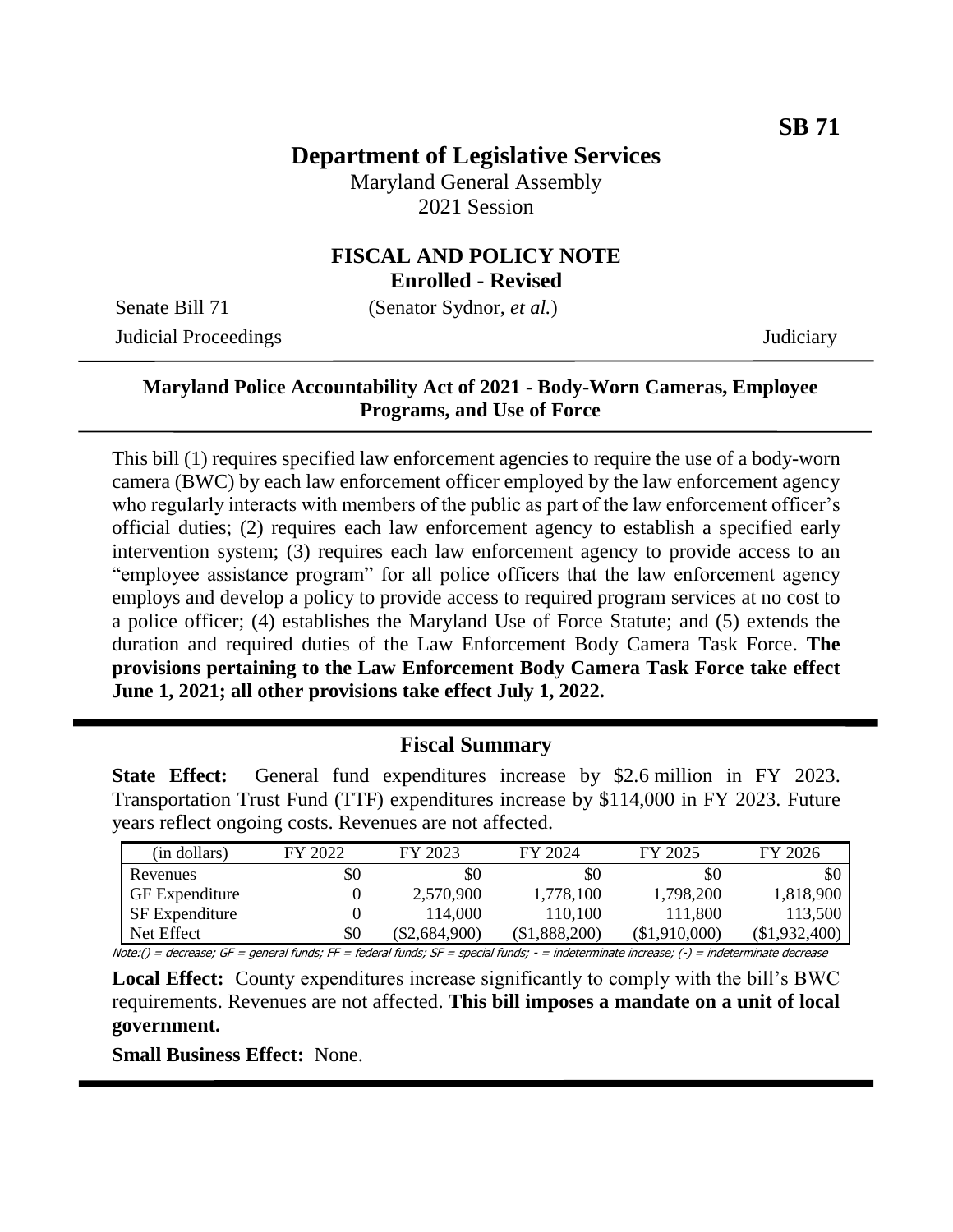# **Analysis**

**Bill Summary:** The bill incorporates the definition of a "law enforcement agency" under § 3-201 of the Public Safety Article.

### *Body-Worn Cameras*

By July 1, 2023, the Department of State Police (DSP), the Anne Arundel County Police Department, the Howard County Police Department, and the Harford County Sheriff's Office must require the use of a BWC by each law enforcement officer employed by the law enforcement agency who regularly interacts with members of the public as part of the law enforcement officer's official duties, subject to the agency's policy on the use of BWCs. A law enforcement agency of a county that is not subject to the July 1, 2023 deadline is required to comply with the aforementioned requirement by July 1, 2025. A BWC that possesses the requisite technological capability must automatically record and save at least 60 seconds of video footage immediately prior to the officer activating the record button on the device.

A law enforcement agency subject to the bill's BWC requirements must develop and maintain a written policy consistent with the policy published by the Maryland Police Training and Standards Commission (MPTSC) for the use of BWCs. The policy must specify which law enforcement officers employed by the law enforcement agency are required to use BWCs. A law enforcement agency may not negate or alter any of the requirements or policies established in accordance with specified BWC-related provisions through collective bargaining.

#### *Early Intervention System*

The bill repeals a provision that requires each law enforcement agency to establish a confidential and nonpunitive early intervention policy for counseling officers who receive three or more citizen complaints within a 12-month period. Instead, the bill requires each law enforcement agency to establish a confidential and nonpunitive early intervention system to identify police officers who are at risk of engaging in the use of excessive force and to provide those officers with training, behavioral interventions, reassignments, or other appropriate responses to reduce the risk of the use of excessive force. The system may not prevent the investigation of or imposition of discipline for any particular complaint.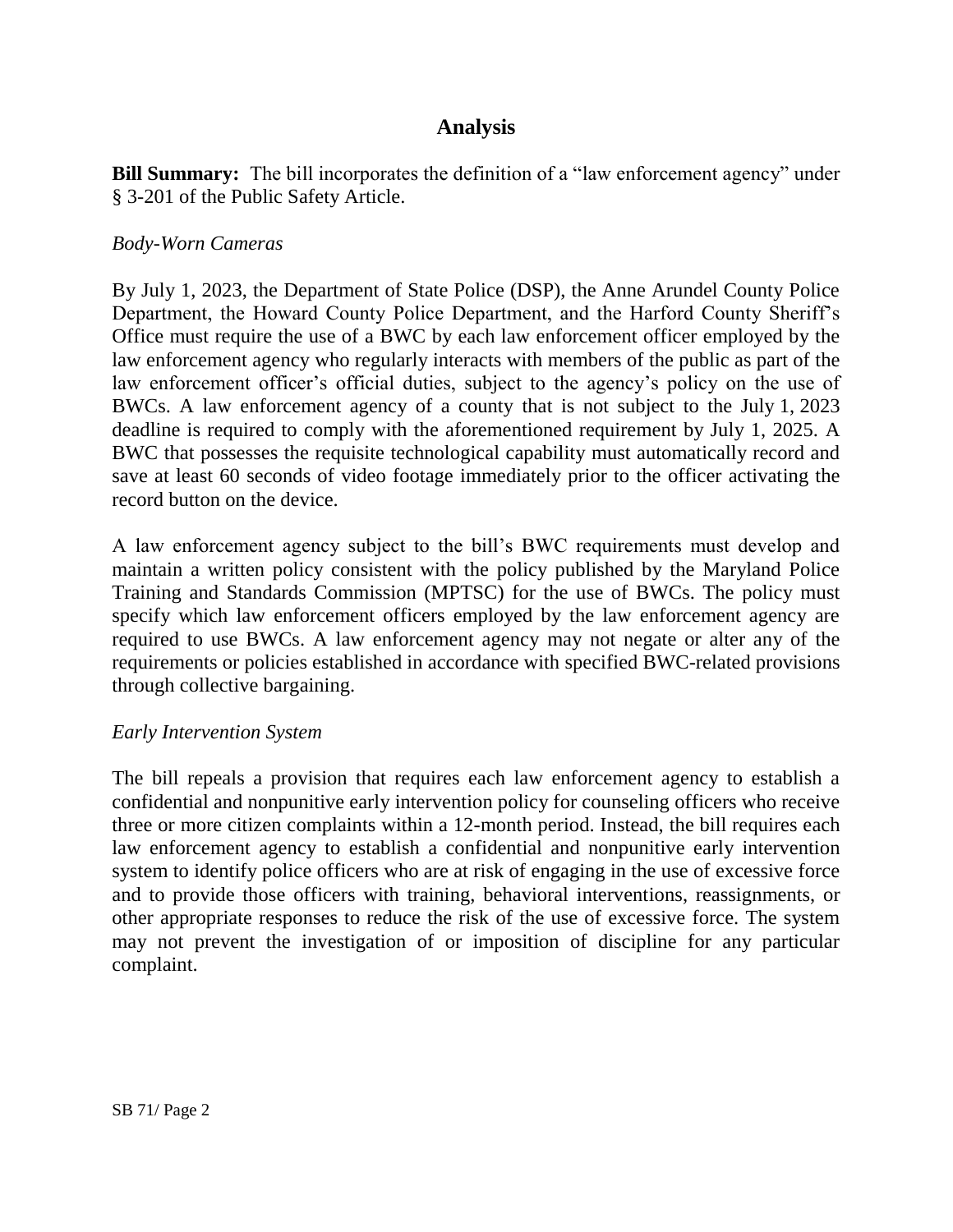### *Employee Assistance Program*

Each law enforcement agency must provide access to an "employee assistance program" for all police officers whom the law enforcement agency employs. An "employee assistance program" is a work-based program offered to all police officers that provides access to voluntary and confidential services to address the mental health issues of a police officer stemming from personal and work-related concerns, including stress, financial issues, legal issues, family problems, office conflicts, and alcohol and substance abuse disorders.

The employee assistance program must provide police officers access to confidential mental health services, including counseling services, crisis counseling, stress management counseling, resiliency sessions, and peer support services for police officers. The employee assistance program also must include a component designed to protect the mental health of police officers during periods of public demonstrations and unrest.

In addition to the early intervention system and as part of the required employee assistance program, before a police officer returns to full duty, a law enforcement agency must provide to the police officer (1) a voluntary mental health consultation and voluntary counseling services if the police officer is involved in an incident involving an accident resulting in a fatality and (2) a mandatory mental health consultation and voluntary counseling services if the police officer is involved in an incident involving a serious injury to the police officer, an officer-involved shooting, or any use of force resulting in a fatality or serious injury. A mental health consultation and counseling service provided pursuant to these provisions must be confidential.

#### *Maryland Use of Force Statute*

The bill establishes the Maryland Use of Force Statute, which establishes requirements regarding a police officer's use of force; requires a police officer to sign an affirmative written sanctity of life pledge to respect every human life and act with compassion toward others; requires a law enforcement agency to adopt specified policies; and requires a police officer to undergo specified training. The statute applies to police officers and "special police officers."

A police officer may not use force against a person unless, under the totality of the circumstances, the force is necessary and proportional to prevent an imminent threat of physical injury to a person or effectuate a legitimate law enforcement objective. A police officer must cease the use of force as soon as (1) the person on whom the force is used is under the police officer's control or no longer poses an imminent threat of physical injury or death to the police officer or to another person or (2) the police officer determines that force will no longer accomplish a legitimate law enforcement objective. A police officer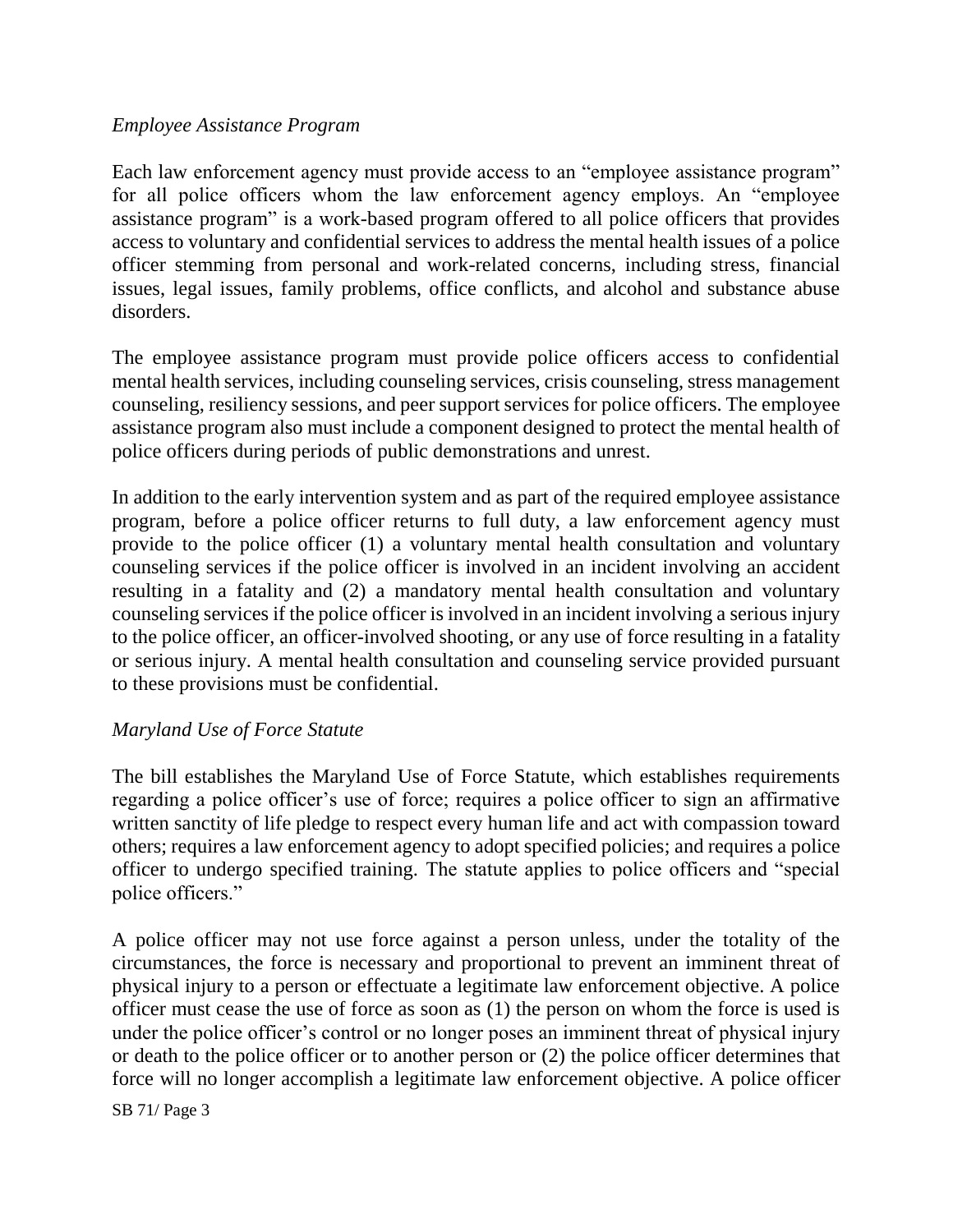who intentionally violates the prohibitions on use of force that results in "serious physical injury" or death to a person is guilty of a misdemeanor, punishable by imprisonment for up to 10 years. A sentence imposed for a conviction may be separate from and consecutive to or concurrent with a sentence for any crime on which the act establishing a violation.

Also, a police officer must (1) when time, circumstances, and safety allow, take steps to gain compliance and de-escalate conflict without using physical force; (2) intervene to prevent or terminate the use of force by another police officer beyond the authorized use of force described above; (3) render basic first aid to a person injured as a result of police action and promptly request appropriate medical assistance; and (4) fully document all use of force incidents that the officer observed or was involved in.

A police supervisor must respond to the scene of any incident during which a police officer used physical force and caused serious physical injury and gather and review all known video recordings of a use of force incident. A law enforcement agency must have a written de-escalation of force policy and adopt a written policy requiring supervisory and command-level review of all use of force incidents.

A police officer must (1) undergo training on when a police officer may or may not draw a firearm or point a firearm at a person and enforcement options that are less likely to cause death or serious physical injury, including scenario-based training, de-escalation tactics and techniques, and reasonable alternatives to decrease physical injury and (2) sign a training completion document stating that the officer understands and must comply with the Maryland Use of Force Statute.

## *Law Enforcement Body Camera Task Force*

The bill extends, from June 30, 2021, to June 30, 2023, the termination date of the Law Enforcement Body Camera Task Force established by Chapter 309 of 2020. The bill also expands the duties of the task force to include (1) studying and making findings on the implementation and feasibility of requiring the use of BWCs by police officers in counties and municipalities throughout the State and (2) making recommendations regarding requiring the use of BWCs by counties and municipalities based on its findings. The task force must submit a report of its findings and recommendations to the General Assembly by December 1, 2022.

## **Current Law:**

*Body-Worn Cameras and MPTSC's Body-Worn Camera Policy*

While statute does not require a law enforcement agency to use BWCs, by January 1, 2016, MPTSC was required to develop and publish online a policy for the issuance and use of a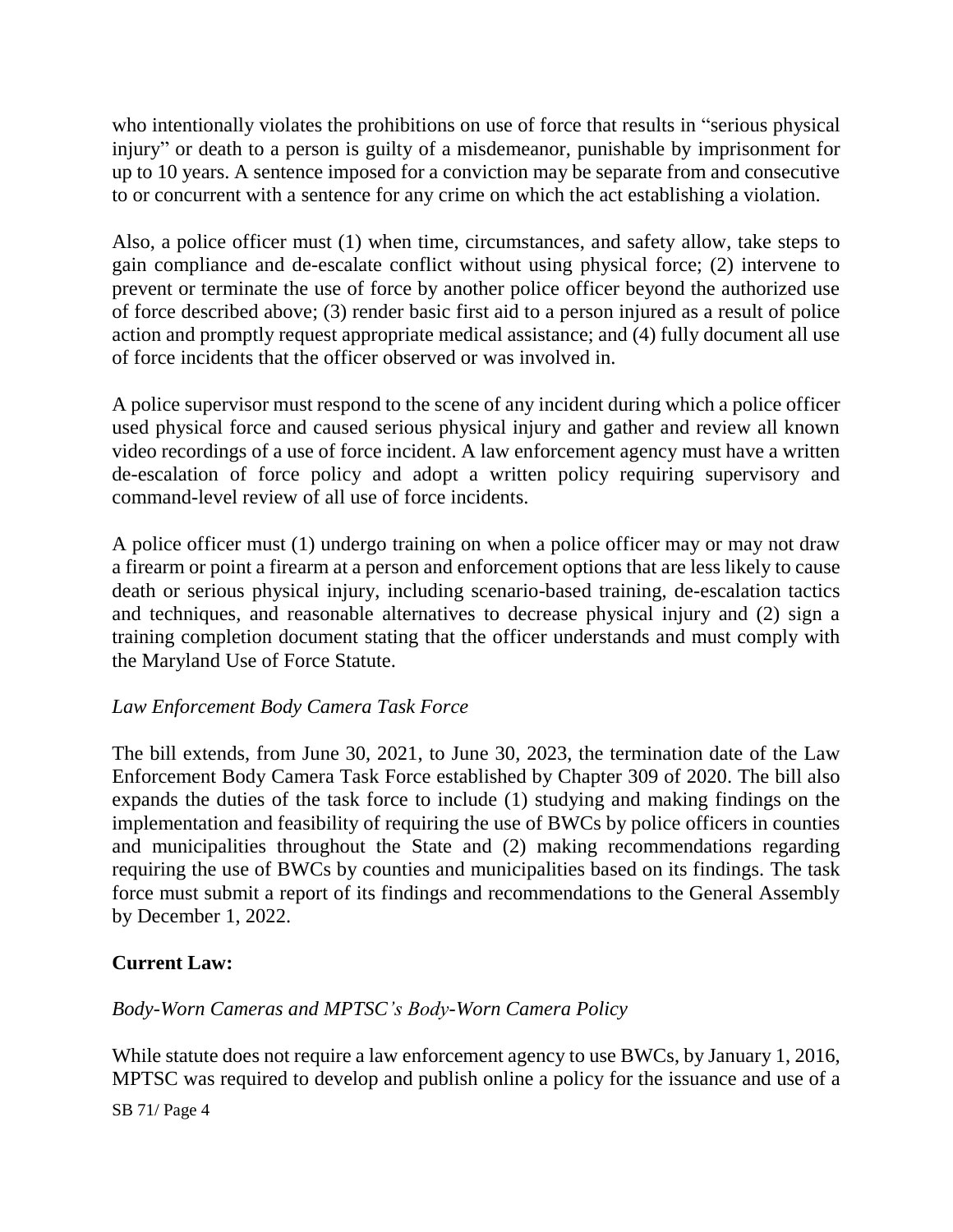BWC by a law enforcement officer that addresses specified factors, including mandatory, prohibited, and discretionary recording; when a recording may be ended; and retention of recordings.

### *Relevant Definitions*

Under Section 3-201 of the Public Safety Article, with specified exceptions for members of the Maryland National Guard, a "law enforcement agency" is a governmental police force, sheriff's office, or security force or law enforcement organization of the State, a county, or a municipal corporation that by statute, ordinance, or common law is authorized to enforce the general criminal laws of the State. Section 3-201 defines a "police officer" as an individual who is authorized to enforce the general criminal laws of the State and is a member of one of a list of specified law enforcement agencies, with specified inclusions and exclusions from the list.

### *Maryland Police Training and Standards Commission*

MPTSC, an independent commission within the Department of Public Safety and Correctional Services (DPSCS), operates approved police training schools and prescribes standards for and certifies schools that offer police and security training. In consultation and cooperation with various entities, it also sets minimum qualifications for instructors and certifies qualified instructors for approved training schools.

## *Early Intervention Counseling*

Each law enforcement agency must establish a confidential and nonpunitive early intervention policy for counseling officers who receive three or more citizen complaints within a 12-month period. The policy may not prevent the investigation of or imposition of discipline for any particular complaint.

#### *Employee Assistance Program*

The Employee and Labor Relations Division within the Department of Budget and Management administers the Employee Assistance Program, which provides confidential and professional referral and assessment services to State employees experiencing personal difficulties that are affecting job performance.

#### *Other Related Programs*

*Maryland Police Training and Standards Commission:* In consultation with the Maryland Department of Health (MDH), MPTSC must establish a confidential hotline that is available for police officers and other law enforcement personnel to contact and speak with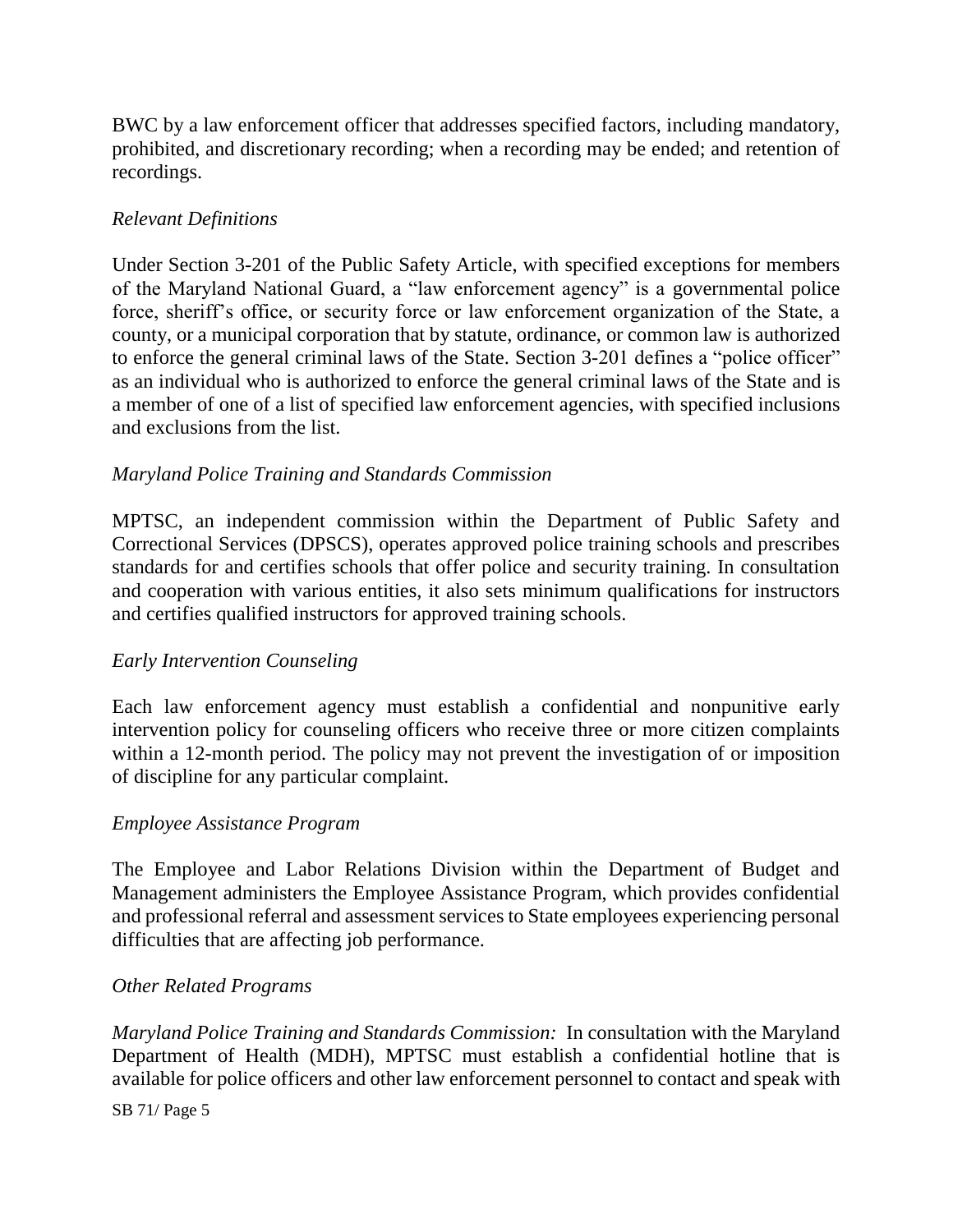a trained peer law enforcement officer or a mental health professional who may provide initial counseling advice and confidential referral to appropriate services. In addition, MPTSC is required to develop standards for the mandatory psychological consultation with a law enforcement officer who was actively involved in an incident when another person was seriously injured or killed as a result of an accident or a shooting or has returned from combat deployment.

*Maryland Behavioral Health Crisis Response System:* The Maryland Behavioral Health Crisis Response System (BHCRS) must (1) operate a statewide network utilizing existing resources and coordinating interjurisdictional services to develop efficient and effective crisis response systems to serve all individuals in the State, 24 hours a day and 7 days a week; (2) provide skilled clinical intervention to help prevent suicides, homicides, unnecessary hospitalizations, and arrests or detention, and to reduce dangerous or threatening situations involving individuals in need of behavioral health services; and (3) respond quickly and effectively to community crisis situations.

In each jurisdiction, a crisis communication center provides a single point of entry to the system and coordination with the local core service agency (CSA) or local behavioral health authority, police, emergency medical service personnel, and behavioral health providers. Crisis communication centers are authorized to provide a variety of specified programs.

The Behavioral Health Administration within MDH determines the implementation of BHCRS in collaboration with the local CSA or local behavioral health authority serving each jurisdiction. Additionally, BHCRS must conduct an annual survey of consumers and family members who have received services from the system. Annual data collection is also required on the number of behavioral health calls received by police, attempted and completed suicides, unnecessary hospitalizations, hospital diversions, arrests and detentions of individuals with behavioral health diagnoses, and diversion of arrests and detentions of individuals with behavioral health diagnoses.

Chapter 209 of 2018 established a Behavioral Health Crisis Response Grant Program in MDH to provide funds to local jurisdictions to establish and expand community behavioral health crisis response systems.

*Crisis Intervention Team Center for Excellence:* Chapter 547 of 2020 established a Crisis Intervention Team Center of Excellence (CITCE) in the Governor's Office of Crime Prevention, Youth, and Victim Services to (1) provide technical support to local governments, law enforcement, public safety agencies, behavioral health agencies, and crisis service providers and (2) develop and implement a crisis intervention model program. The operation of CITCE is subject to the limitations of the State budget and must be supported by appropriations provided in the State budget, grants or other assistance from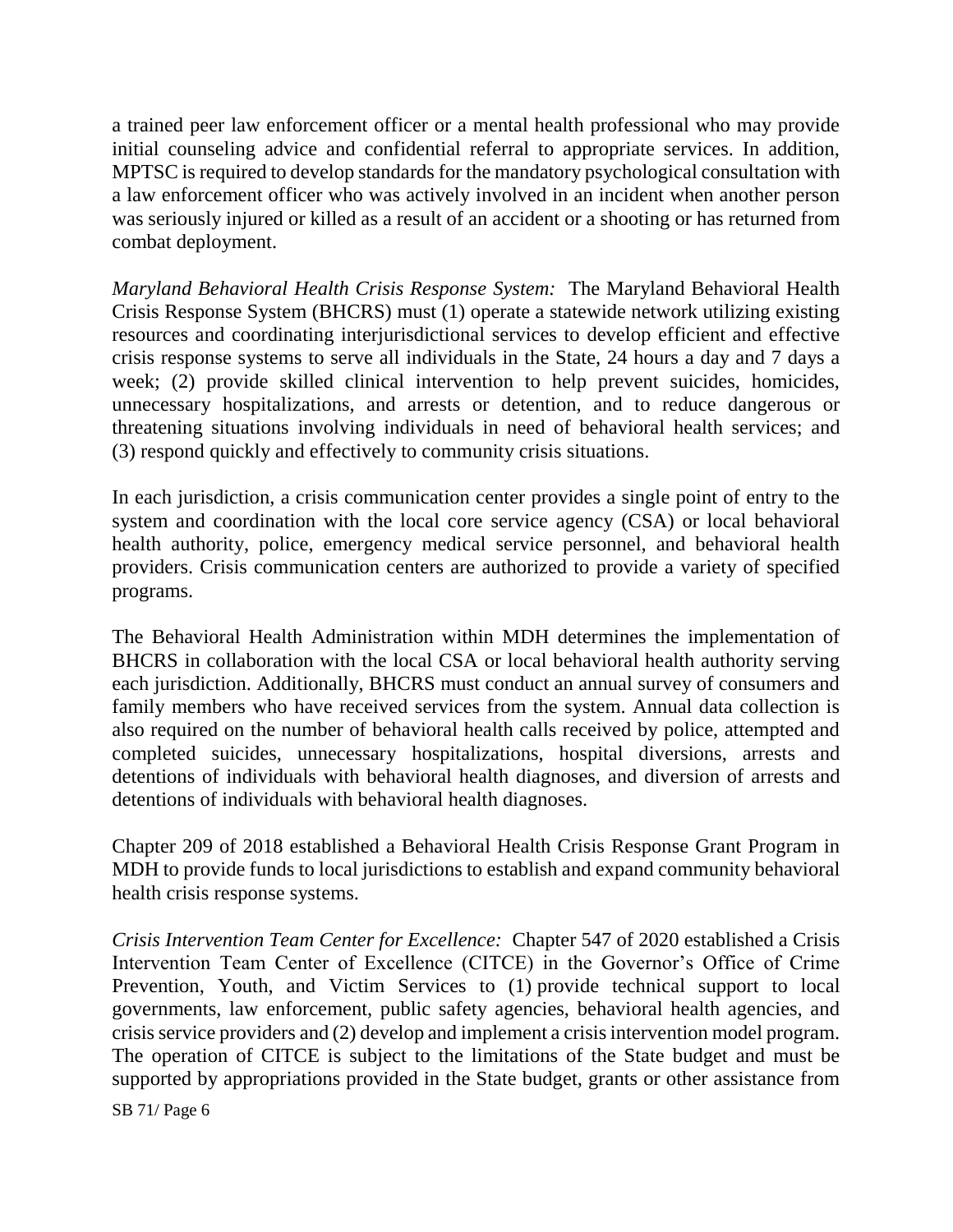federal, State, or local government, and any other money made available to CITCE from any public or private source. By December 1 annually, CITCE must report to the General Assembly on its activities and related criminal justice efforts. "Crisis intervention model program" means a nationally recognized crisis intervention team program developed and published by the University of Memphis in Tennessee or a comparable nationally recognized crisis intervention team program.

## *Use of Force*

Common law allowed police officers to use any force necessary to effectuate a felony arrest; however, in *Tennessee v. Garner*, 471 U.S. 1 (1985), the U.S. Supreme Court held that when a law enforcement officer is pursuing a fleeing suspect, the officer may not use deadly force to prevent escape unless "the officer has probable cause to believe that the suspect poses a significant threat of death or serious physical injury to the officer or others." In *Graham v. Connor*, 490 U.S. 386 (1989), the U.S. Supreme Court expanded its definition to include the objective reasonableness standard. The court held that the Fourth Amendment "reasonableness" inquiry is "whether the officers' actions are 'objectively reasonable' in light of the facts and circumstances confronting them, without regard to their underlying intent or motivation. The 'reasonableness' of a particular use of force must be judged from the perspective of a reasonable officer on the scene, and its calculus must embody an allowance for the fact that police officers are often forced to make split-second decisions about the amount of force necessary in a particular situation." In *Randall v. Peaco*, 175 Md. App. 320 (2007), the Court of Special Appeals applied principles of the *Graham v. Connor* case and stated that the test for determining the objective reasonableness of an officer's conduct for purposes of deciding a claim of excessive force brought under the State constitution is the test the U.S. Supreme Court announced in *Graham v. Connor*.

**State Expenditures:** State expenditures (general fund and TTF) increase by approximately \$2.7 million in fiscal 2023 for DSP and Maryland Transit Administration (MTA) Police to comply with the bill's requirements, as discussed below. Future year expenditures reflect annualization and ongoing costs. The bill's criminal penalty provision is not expected to materially affect State expenditures.

## *Body-Worn Cameras – Department of State Police*

General fund expenditures for DSP increase by \$2,570,937 in fiscal 2023. This estimate reflects the cost to purchase BWC equipment as well as the cost of hiring one lead technician, three technicians, and four administrative specialists to manage DSP's BWC program and handle related requests. It includes salaries, fringe benefits, one-time start-up costs, and ongoing operating expenses.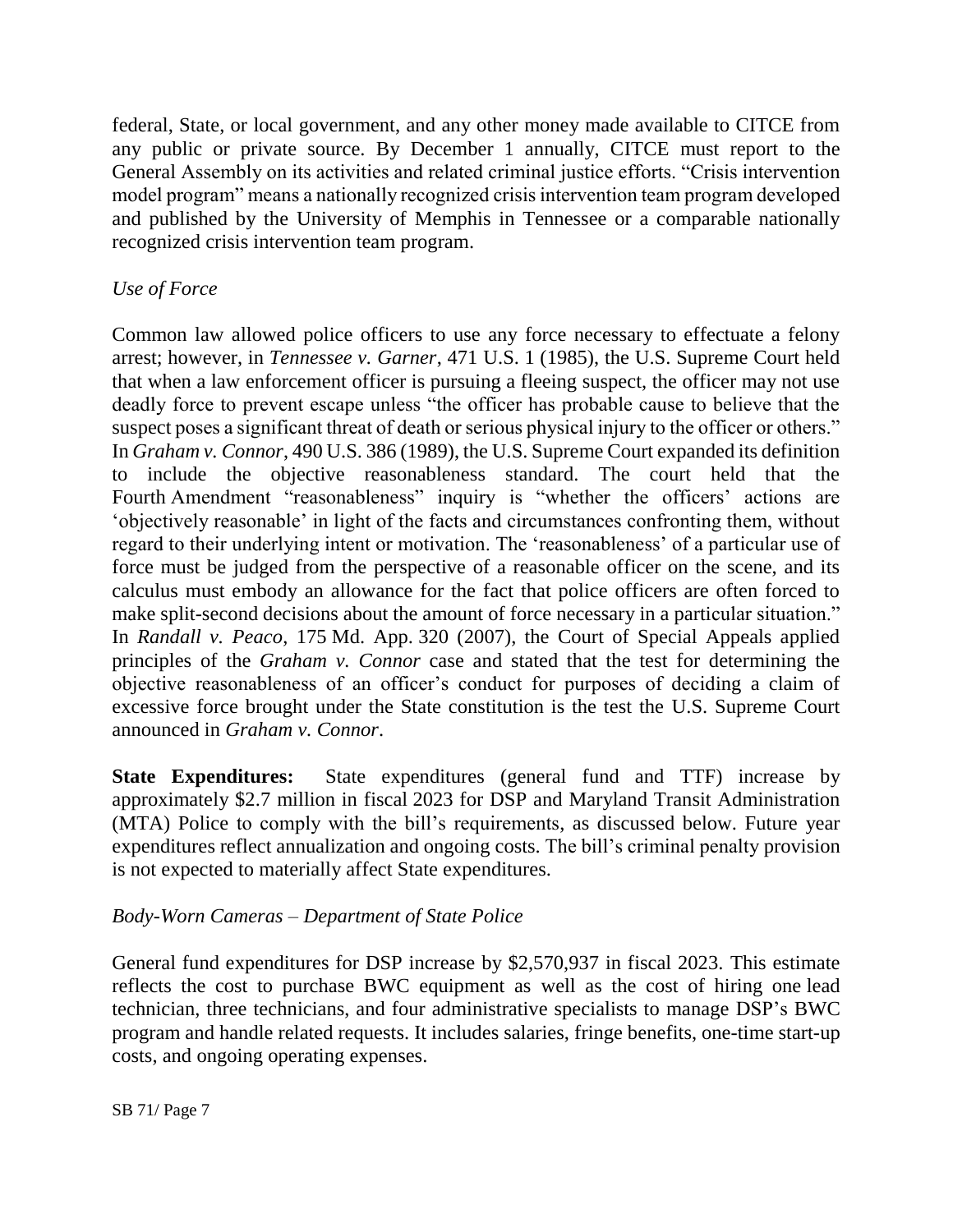| <b>Total FY 2023 DSP Expenditures</b>              | \$2,570,937 |
|----------------------------------------------------|-------------|
| <b>Start-up Costs and Other Operating Expenses</b> | 48,025      |
| Automobiles                                        | 62,000      |
| <b>BWC Equipment</b>                               | 2,059,200   |
| <b>Salaries and Fringe Benefits</b>                | \$401,712   |
| Positions                                          | 8.0         |
|                                                    |             |

The information and assumptions used in calculating the estimate are stated below:

- According to DSP, approximately 936 law enforcement officers within DSP require BWCs under the bill, at a cost of approximately \$2.1 million (\$2,200 per device) in fiscal 2023.
- Implementation of a BWC program in DSP requires eight additional personnel, as described above, beginning October 1, 2022.
- Additional first year one-time start-up costs and operating expenses are estimated at \$48,025, which includes \$44,650 for one-time start-up costs and ongoing operating costs for the additional personnel and \$3,375 for user management, licensing, and storage of BWC footage.
- Two vehicles are needed for technicians to travel to provide maintenance and support to officers using BWCs.

Future year expenditures reflect full salaries with annual increases and employee turnover and ongoing operating expenses. To the extent that additional BWC maintenance and storage are needed, expenditures increase further.

## *State Employee Assistance Program and Maryland Transit Administration*

The State Employee Assistance Program provides confidential and professional referral and assessment services to State employees, including State law enforcement officers. Insurance plans offered to State employees also include some coverage for mental health services. In addition, some State agencies have established departmental employee assistance programs. However, it is unclear if the services currently offered meet the bill's requirements. To the extent that existing programs must be modified to meet the bill's requirements, State expenditures (multiple fund types) increase minimally.

In addition, TTF expenditures for the MTA Police increase by \$113,957 in fiscal 2023, which accounts for the July 1, 2022 effective date of the relevant provisions. This estimate reflects the cost of hiring a part-time administrator to administer and evaluate an early intervention system for law enforcement officers in the agency. It includes a salary, fringe benefits, one-time start-up costs, computer software licensing, and ongoing operating expenses.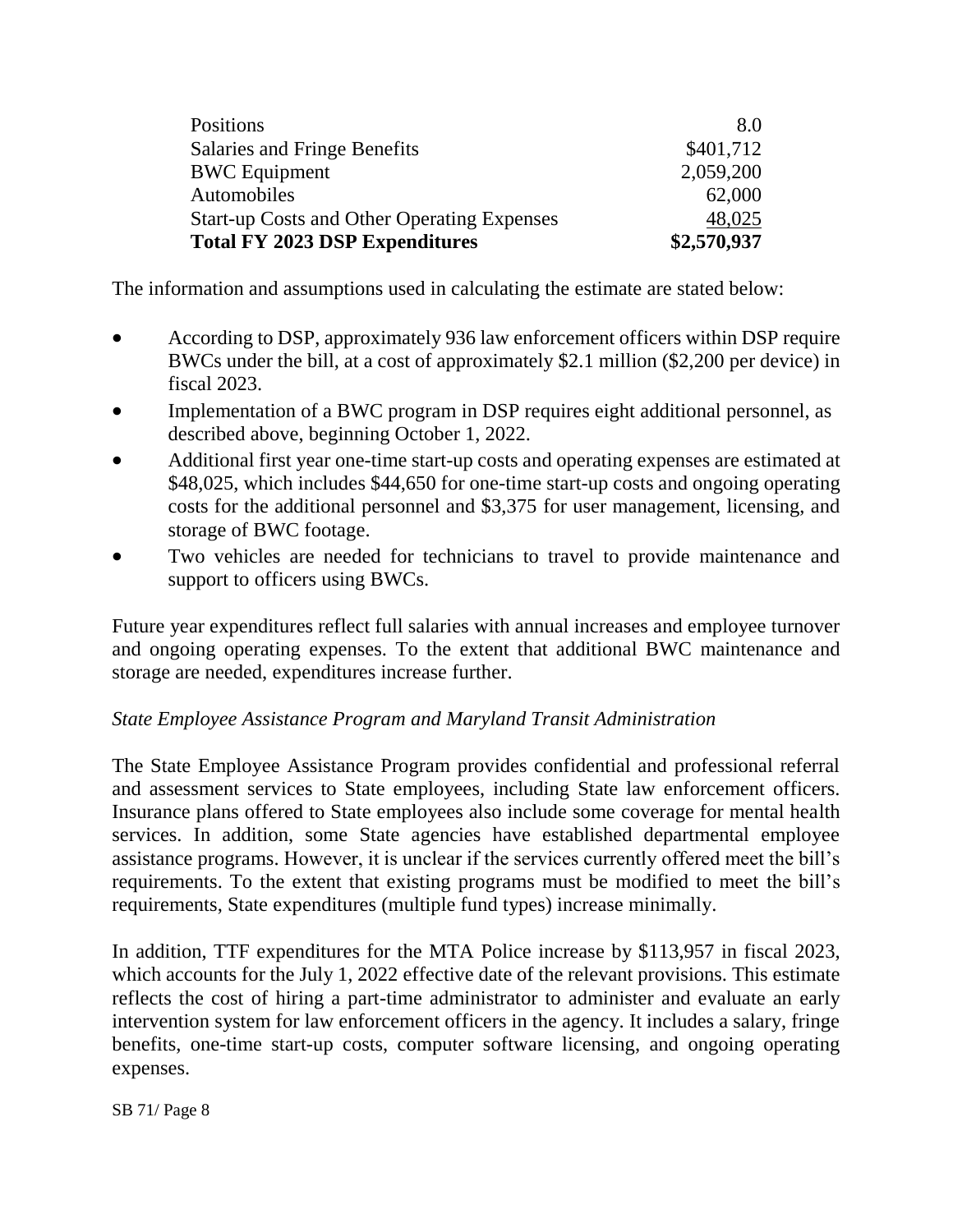| Position                              | $()$ 5    |
|---------------------------------------|-----------|
| Salary and Fringe Benefits            | \$43,539  |
| <b>Computer Software</b>              | 65,000    |
| <b>Other Operating Expenses</b>       | 5,418     |
| <b>Total FY 2023 MTA Expenditures</b> | \$113,957 |

Future year expenditures reflect a salary with annual increases and employee turnover and ongoing operating expenses.

### *Use of Force Training*

As noted above, MPTSC operates approved police training schools and prescribes standards for and certifies schools that offer police and security training. Pursuant to MPTSC standards, the curriculum and minimum courses of study must include use of force de-escalation training, as specified. This requirement applies to in-service level police training every two years and entrance-level training conducted by the State and each county and municipal police training school. In addition, MPTSC has the power and duty to adopt and recommend a set of best practices and standards for the use of force. DPSCS did not provide information in time for the preparation of this fiscal and policy note regarding the effect of the bill's use of force provisions on MPTSC.

DSP and the Department of Natural Resources (Natural Resources Police) advise that they can implement changes to existing training programs to reflect the Maryland Use of Force Statute using existing budgeted resources.

Assuming that MPTSC and other State law enforcement agencies can alter training programs using existing budgeted resources or minimal resources, the bill's effect on use of force training is not expected to materially affect State finances.

## *Law Enforcement Body Camera Task Force*

DPSCS can continue to staff the Law Enforcement Body Camera Task Force with existing budgeted resources. Any expense reimbursements for task force members are assumed to be minimal and absorbable within existing resources.

#### **Local Expenditures:**

#### *Body-Worn Cameras*

Expenditures increase significantly for counties to comply with the bill's BWC requirements. Information regarding the use or planned use of BWCs by some counties and anticipated costs to implement the bill's BWC requirements are detailed below.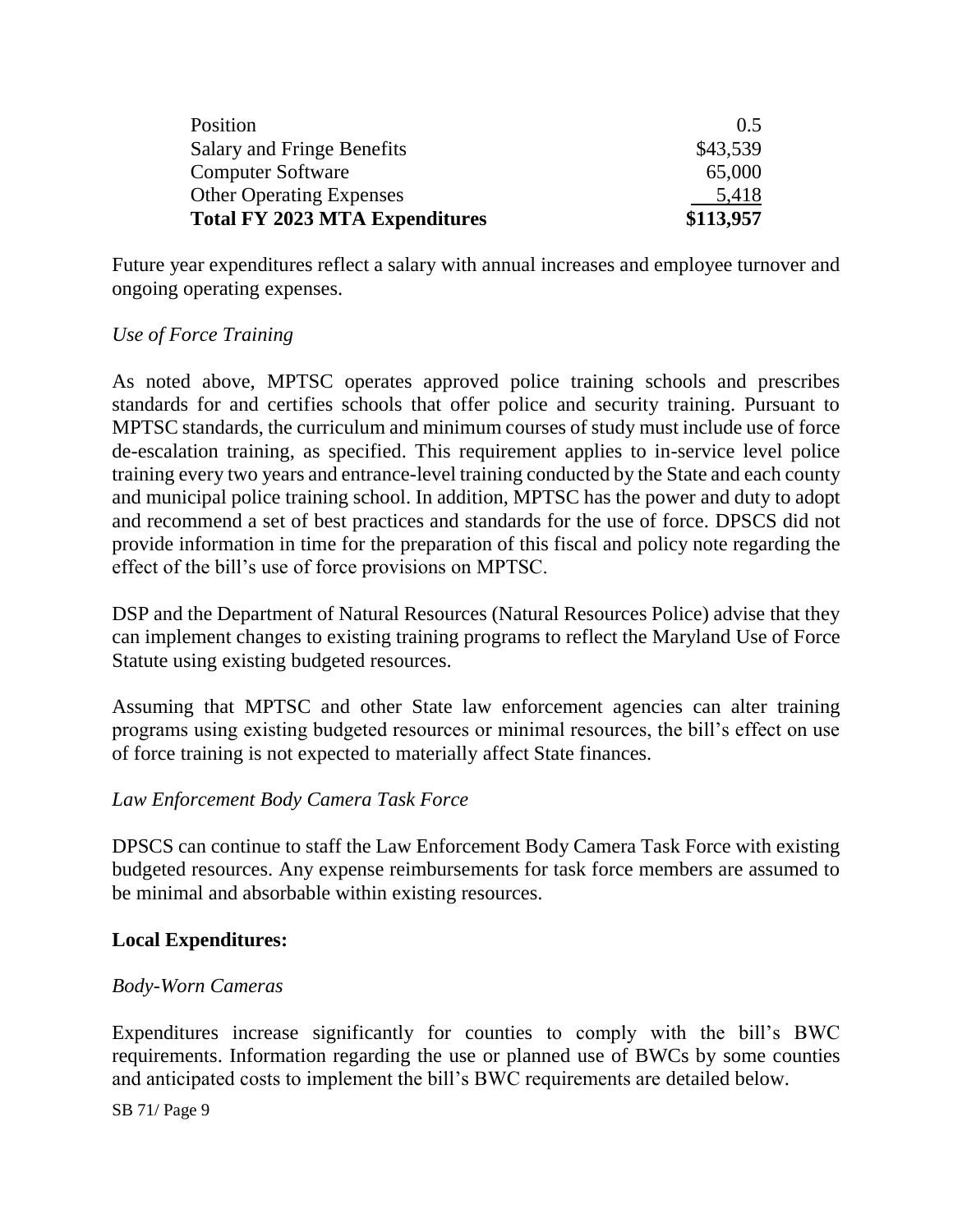- With respect to other BWC legislation proposed this year, Baltimore City and Howard, Montgomery, Prince George's, and Wicomico counties advised that BWC programs are currently operational and budgeted within their respective jurisdictions.
- Anne Arundel County advises that it is in the process of implementing a BWC program. The county's current year budget includes funding and positions to start the program, and the county has a contract in place for BWC hardware. While the county cannot provide an exact timeline for full implementation, the county expects full implementation in advance of the July 1, 2023 deadline in the bill.
- Harford County estimates that initial costs to implement the bill total \$843,000, with significant ongoing costs (at least \$600,000 annually) in future years.
- Based on recently submitted budget requests, Charles County advises that initial costs for its Sheriff's Office to implement a BWC program exceed \$1.9 million; the State's Attorney Office for Charles County estimates approximately \$650,000 in costs to address additional workloads generated by the use of BWCs by the Sheriff's Office, including video analysis.

## *Employee Assistance Programs*

Similar to the State, several local jurisdictions provide employee assistance programs for local government employees, including law enforcement officers. Insurance plans offered to local government employees also include some coverage for mental health services. In addition, some local law enforcement agencies have established employee assistance programs internal to their agencies. However, to the extent that existing programs must be modified to meet the bill's requirements, local government expenditures increase minimally.

Montgomery County advises that psychological examinations offered to law enforcement officers are approximately \$200 per visit.

#### *Use of Force Training*

Local expenditures may increase if local law enforcement agencies need to alter existing use of force training programs to reflect the bill and cannot do so with existing budgeted resources.

## **Additional Information**

**Prior Introductions:** None.